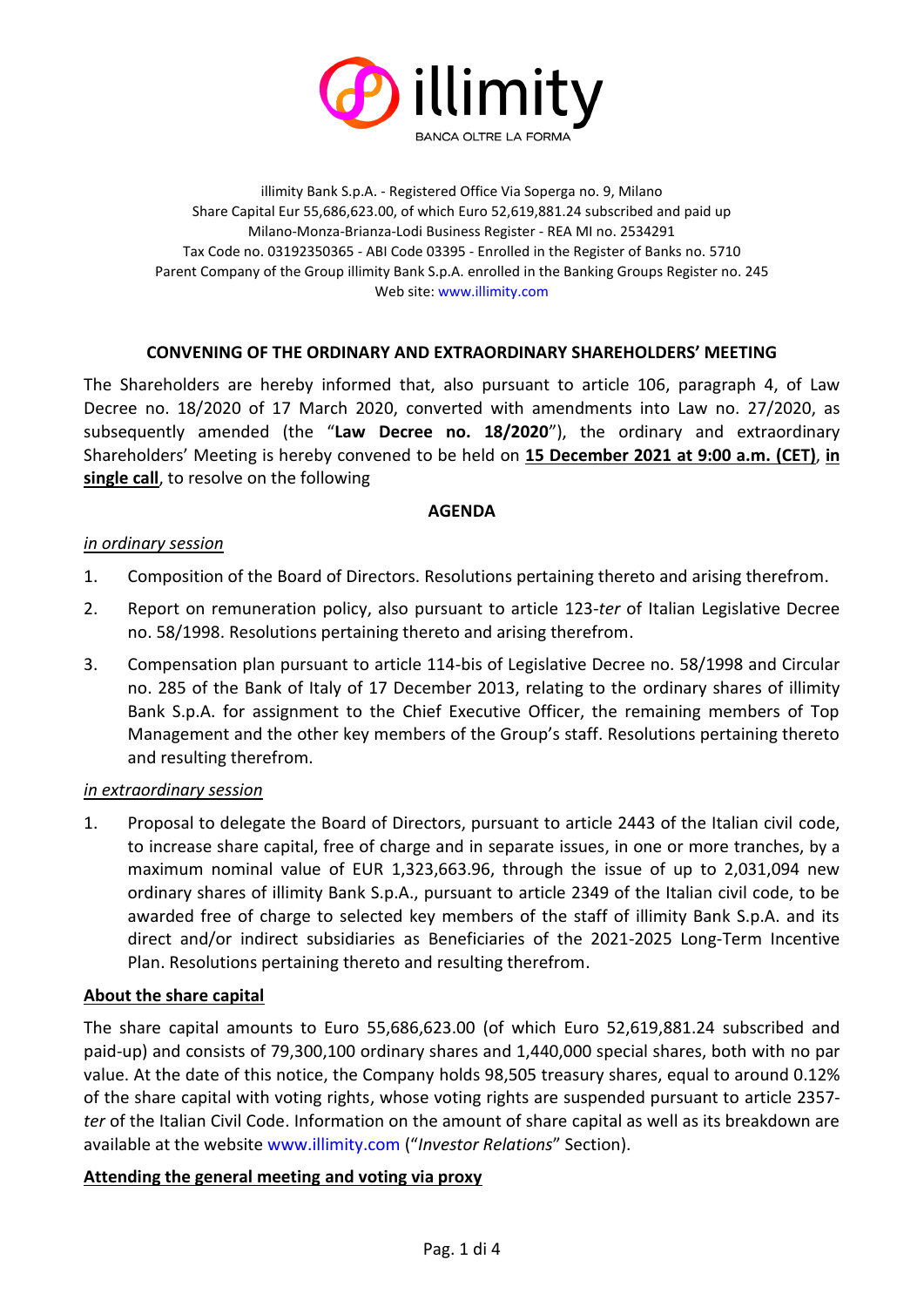Pursuant to Law Decree no. 18/2020, **attendance to the General Meeting will be allowed exclusively via the Company's Designated Representative**, according to the terms below and using telecommunication means allowing remote participation of Directors and Statutory Auditors which may attend the meeting by means of audio-video connection at the contact information that may be provided upon request of the interested persons. In light of the terms set forth for the Meeting attendance, such Meeting shall be conventionally considered held at the Company's office in Milan, Via Soperga no. 9.

Each ordinary share carries one voting right at the Company's Ordinary and Extraordinary General Meetings.

Pursuant to article 83-*sexies* of Italian Legislative Decree no. 58/1998 as amended (*Testo Unico della Finanza*, "**TUF**"), eligibility to attend the Meeting and exercise the right to vote is established by means of a notice submitted to the Company by the intermediary authorized to keep securities accounts pursuant to the law, based on evidence from accounting records as at the end of the seventh trading day prior to the date set for the Meeting in single call, i.e. **6 December 2021** (*record date*); those investors holding shares in the Company after said date shall not be eligible to attend and vote at the Meeting. The intermediary's notice shall be delivered to the Company by the end of the third trading day prior to the date set for the Meeting in single call (i.e. **by 10 December 2021**). Shareholders will still be eligible to attend and vote, in the manner described above, if the notices are delivered to the Company and to the Company's Designated Representative after said deadline but before the beginning of the Meeting.

Pursuant to article 106, paragraph 4, of Law Decree no. 18/2020, **attendance to the General Meeting of shareholders having the right to vote will be allowed exclusively via the Company's Designated Representative** pursuant to article 135-*undecies* of TUF, to whom a proxy or a sub delegation shall be conferred according to the following terms and conditions. As the Company's Designated Representative pursuant to article 135-*undecies* of the TUF, Computershare S.p.A. (with registered office in Milan, Via Lorenzo Mascheroni no. 19, 20145) may be appointed as proxy delegate at no cost for the delegator (except for any mailing costs), providing voting instructions for all or some of the items on the agenda.

The proxy form shall include voting instructions for all or some of the items on the agenda and be effective only for the items for which the principal provides voting instructions.

The proxy to Computershare S.p.A. shall be conferred by signing the specific form available at the Company's website [\(www.illimity.com](http://www.illimity.com/), "*Governance / Shareholders and BoD Meetings*" Section), which includes the relevant instructions for filling out and submitting such form.

The proxy or sub-delegation form shall be delivered to said Designated Representative by the end of the second trading day prior to the date set for the Meeting in single call (i.e. **by 11:59 p.m. of 13 December 2021**), according to the modalities set out in the form. The proxy form and the voting instructions may be revoked before the end of the second trading day prior to the date set for the Meeting in single call (i.e. **by 11:59 p.m. as of 13 December 2021**) according to the modalities set out in the form.

It remains understood that the aforementioned Company's Designated Representative may also be appointed as proxy or subdelegate pursuant to article 135-*novies* of TUF by derogation to article 135-*undecies,* paragraph 4, of the same decree according to the modalities and timing set out in the proxy / sub delegation form drafted in accordance with the article 135-*novies* of TUF available on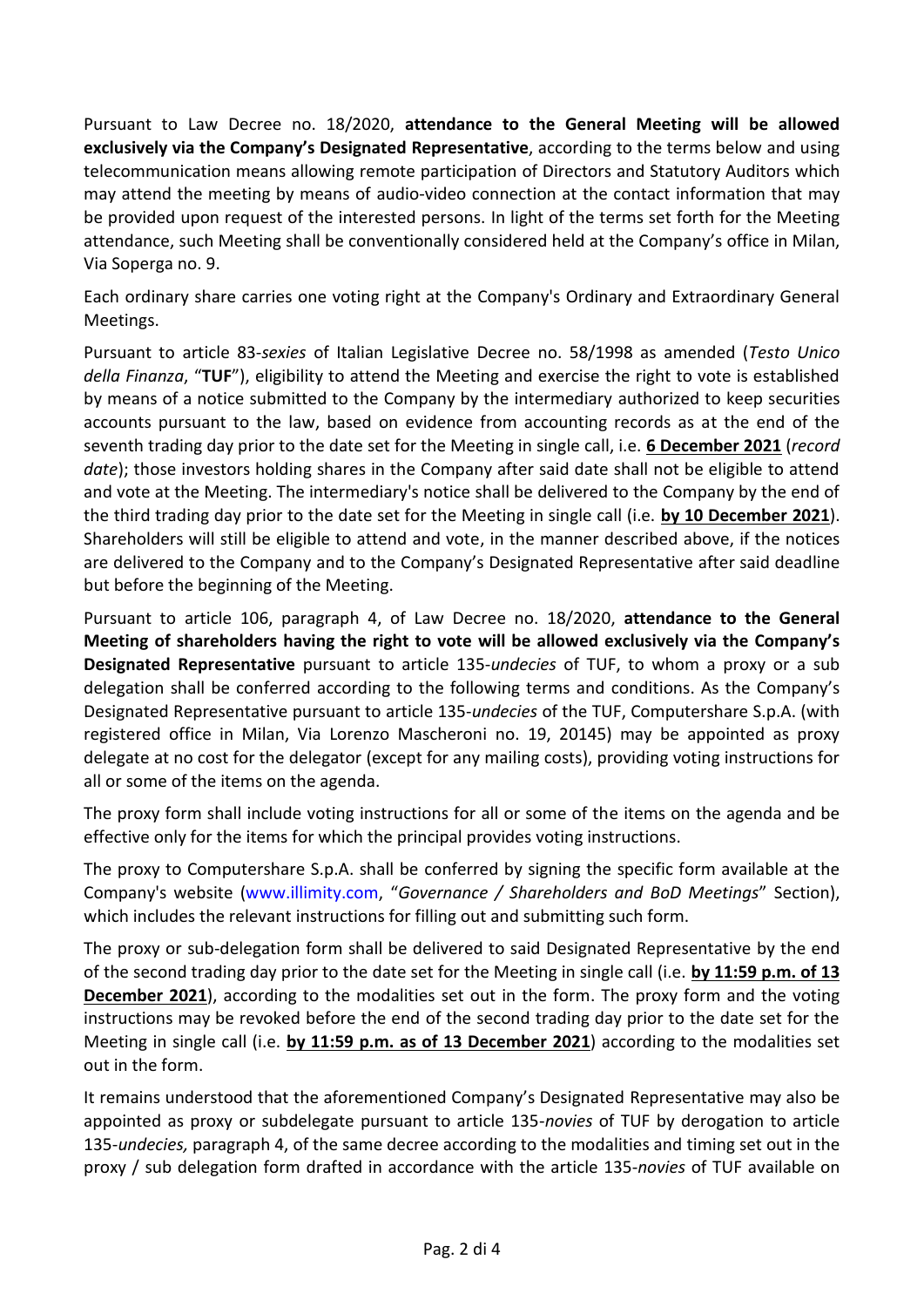the Company's website [\(www.illimity.com,](http://www.illimity.com/) "*Governance / Shareholders and BoD Meetings*" Section).

The shares for which a proxy or subdelegate has been appointed are included in the calculation of the quorum for the Meeting; with respect to the items for which no voting instructions have been provided, the shares are not included in the calculation of the majority and the proportion of share capital required to pass resolutions.

A designated representative may be also appointed with a digital document signed electronically as per article 20, paragraph 1-*bis* of Italian Legislative Decree no. 82/2005.

## **Vote by mail or via electronic means**

No procedure for voting by mail or using electronic means has been established.

## **Right to request additional items to the agenda and propose new resolutions**

In accordance with article 126-*bis* of TUF, Shareholders representing at least 1/40th of the share capital, including jointly, may request, within 10 days of the publication of this notice (i.e. by **21 November 2021**), to add items to the agenda, specifying the additional items they propose, as well as propose new resolutions regarding items already on the agenda. Eligibility to exercise said right is established by means of a notice submitted to the Company by the intermediary as per article 43 of the Regulation on *post-trading* issued by Consob and the Bank of Italy dated 13 August 2018 ("*Rules governing central counterparties, central securities depositories and central depository services*") (the "**Joint Regulation**"). The request shall be submitted in writing via either registered mail with return receipt to the Company's office in Milan, via Soperga no. 9, 20124 Milan or via email to the certified-email address illimity@pec.illimity.com, provided the Company receives it by the above deadline; by said deadline and as described above, the proponents shall present a report explaining the reason for the proposed resolutions on the new items they propose to discuss or the reason for any additional proposed resolutions on items already on the agenda. Any additions to the agenda or new proposed resolutions on items already on the agenda shall be disclosed in the same forms required for the notice of the general meeting at least fifteen days prior to the date set for the Meeting in single call (i.e. **by 30 November 2021**). The Company shall make the report prepared by the proponents, as well as any opinions of the governing body, publicly available at the same time the additions or new proposed resolutions are announced, in the same forms required for Meeting documents.

No addition may be requested concerning matters on which the Meeting votes in accordance with the law on a proposal of the Directors, or based on a project or report drafted by the Directors, other than the one as per article 125-*ter*, paragraph 1 of the TUF.

## **Right to request individual resolutions**

Since the attendance to the Shareholders' Meeting and the exercise of the right to vote are allowed exclusively via the Company's Designated Representative, for the purposes of this Shareholders' Meeting, in order to make it possible for Shareholders to exercise the right referred to in article 126-*bis*, paragraph 1, penultimate period, of TUF – although with modalities and terms compatible with the Covid-19 health emergency and with the indefectible need that individual resolutions be known by the Shareholders and to exercise the right to vote in time to provide voting instructions to the Designated Representative  $-$  it is expected that Shareholders may individually submit proposals for deliberations to the Company on the topics on the agenda **by 29 November 2021** so